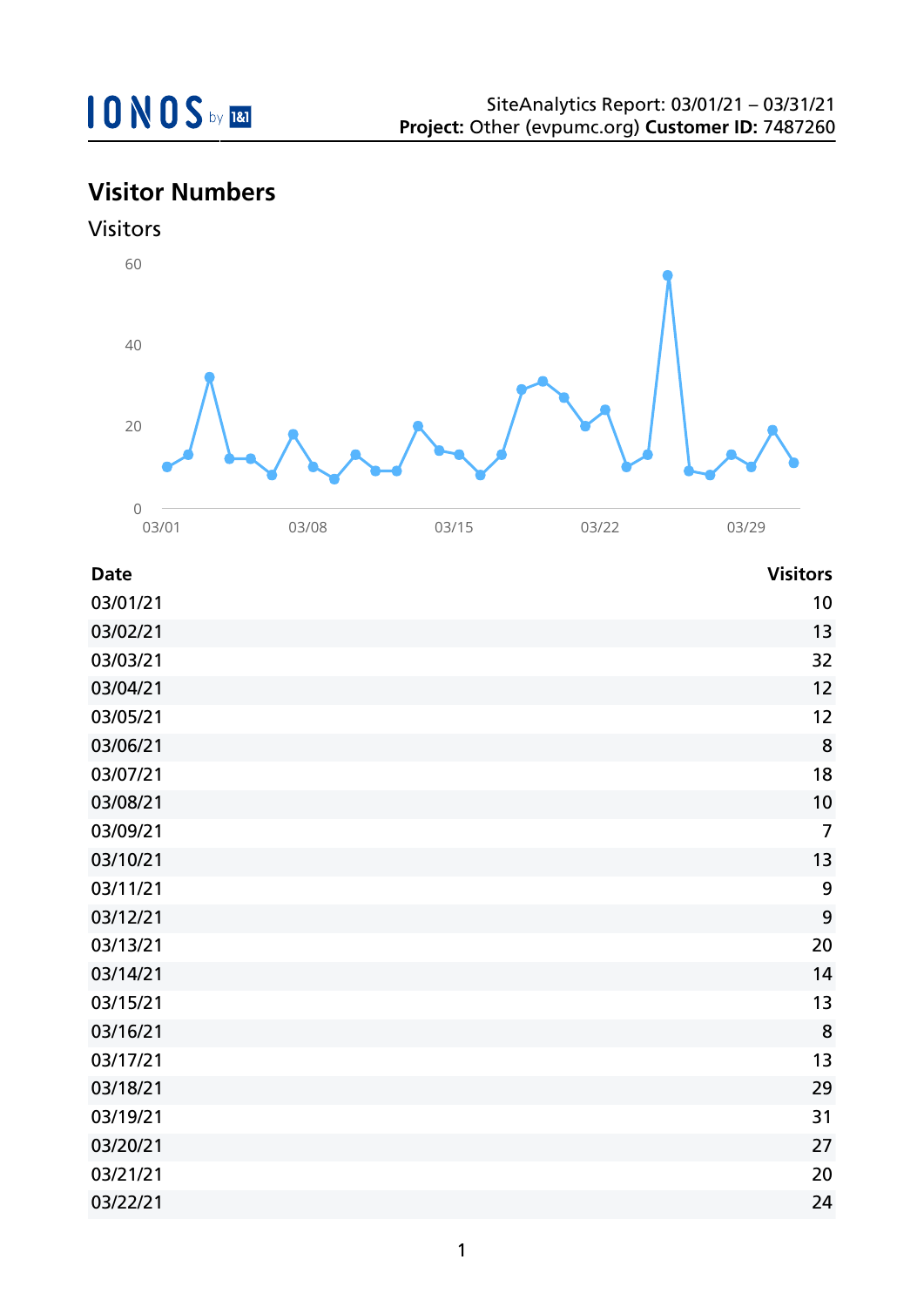| <b>Date</b>  | <b>Visitors</b> |
|--------------|-----------------|
| 03/23/21     | 10              |
| 03/24/21     | 13              |
| 03/25/21     | 57              |
| 03/26/21     | 9               |
| 03/27/21     | 8               |
| 03/28/21     | 13              |
| 03/29/21     | 10              |
| 03/30/21     | 19              |
| 03/31/21     | 11              |
| <b>Total</b> | 502             |

### Sessions



| <b>Date</b> | <b>Sessions</b> |
|-------------|-----------------|
| 03/01/21    | 10              |
| 03/02/21    | 13              |
| 03/03/21    | 32              |
| 03/04/21    | 13              |
| 03/05/21    | 13              |
| 03/06/21    | 10              |
| 03/07/21    | 18              |
| 03/08/21    | 10              |
| 03/09/21    | $\overline{7}$  |
| 03/10/21    | 13              |
| 03/11/21    | 9               |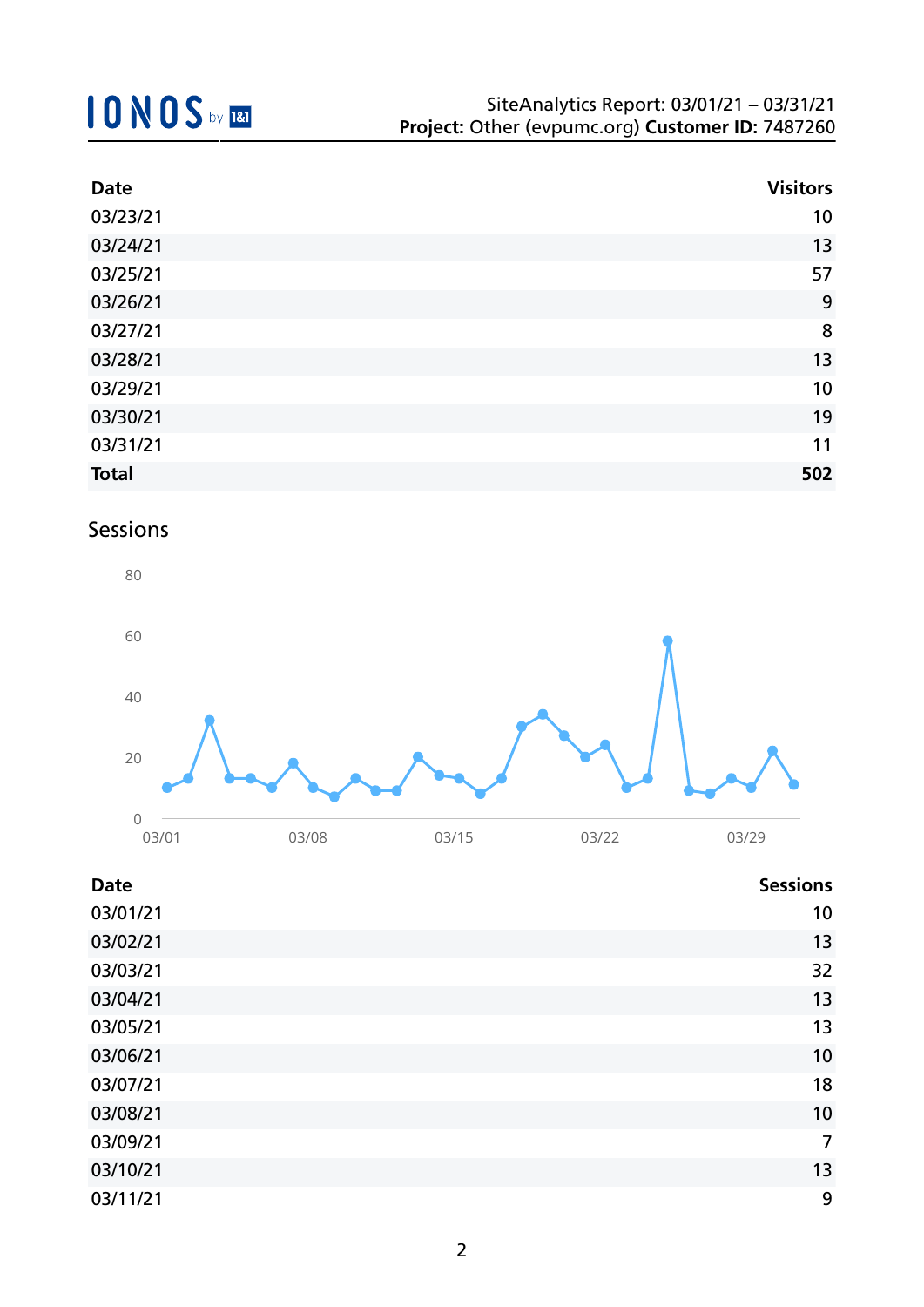| <b>Date</b>  | <b>Sessions</b> |
|--------------|-----------------|
| 03/12/21     | 9               |
| 03/13/21     | 20              |
| 03/14/21     | 14              |
| 03/15/21     | 13              |
| 03/16/21     | 8               |
| 03/17/21     | 13              |
| 03/18/21     | 30              |
| 03/19/21     | 34              |
| 03/20/21     | 27              |
| 03/21/21     | 20              |
| 03/22/21     | 24              |
| 03/23/21     | 10              |
| 03/24/21     | 13              |
| 03/25/21     | 58              |
| 03/26/21     | 9               |
| 03/27/21     | 8               |
| 03/28/21     | 13              |
| 03/29/21     | 10              |
| 03/30/21     | 22              |
| 03/31/21     | 11              |
| <b>Total</b> | 514             |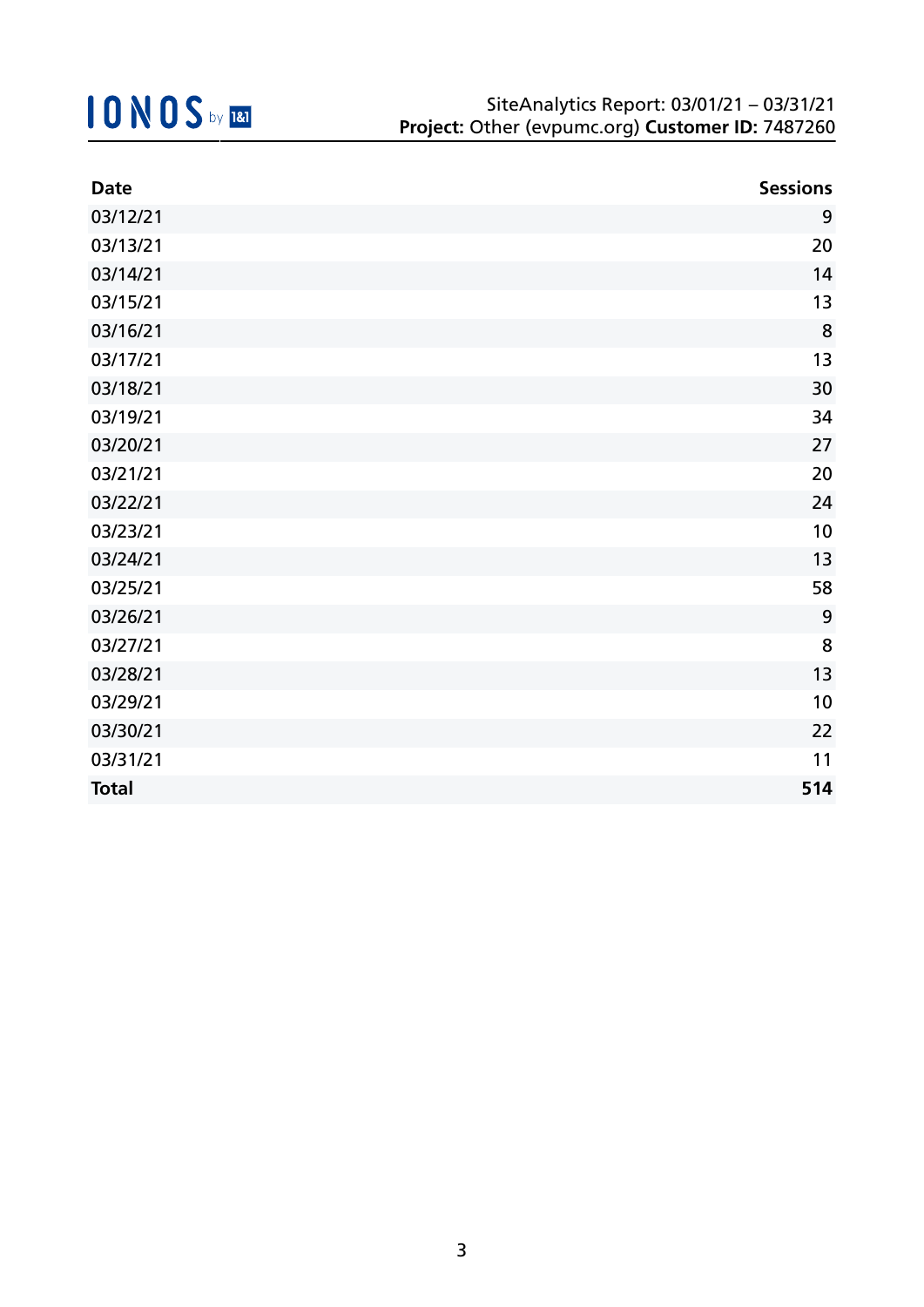

### Search Engine Robots



| <b>Search Engine Robots</b> | <b>Sessions</b> | Percentage |
|-----------------------------|-----------------|------------|
| ZoominfoBot                 | 1,257           | 38.92%     |
| SiteLockSpider              | 806             | 24.95%     |
| Sogou web spider/4.0        | 203             | 6.28%      |
| AhrefsBot/7.0               | 186             | 5.76%      |
| bingbot/2.0                 | 149             | 4.61%      |
| <b>PetalBot mobile</b>      | 115             | 3.56%      |
| SemrushBot/7~bl             | 59              | 1.83%      |
| MJ12bot/v1.4.8              | 56              | 1.73%      |
| Barkrowler/0.9              | 53              | 1.64%      |
| panscient.com               | 41              | 1.27%      |
| 360Spider                   | 34              | 1.05%      |
| Googlebot-Mobile            | 34              | 1.05%      |
| ltx71                       | 33              | 1.02%      |
| MegaIndex.ru/2.0            | 27              | 0.84%      |
| <b>SEOkicks</b>             | 27              | 0.84%      |
| Googlebot/2.1               | 25              | 0.77%      |
| <b>IonCrawl</b>             | 21              | 0.65%      |
| YandexBot/3.0               | 15              | 0.46%      |
| Applebot/0.1                | 14              | 0.43%      |
| Dataprovider                | 12              | 0.37%      |
| DuckDuckGo-Favicons-Bot/1.0 | 9               | 0.28%      |
| SeznamBot/3.2               | 8               | 0.25%      |
| serpstatbot/2.0 beta        | 7               | 0.22%      |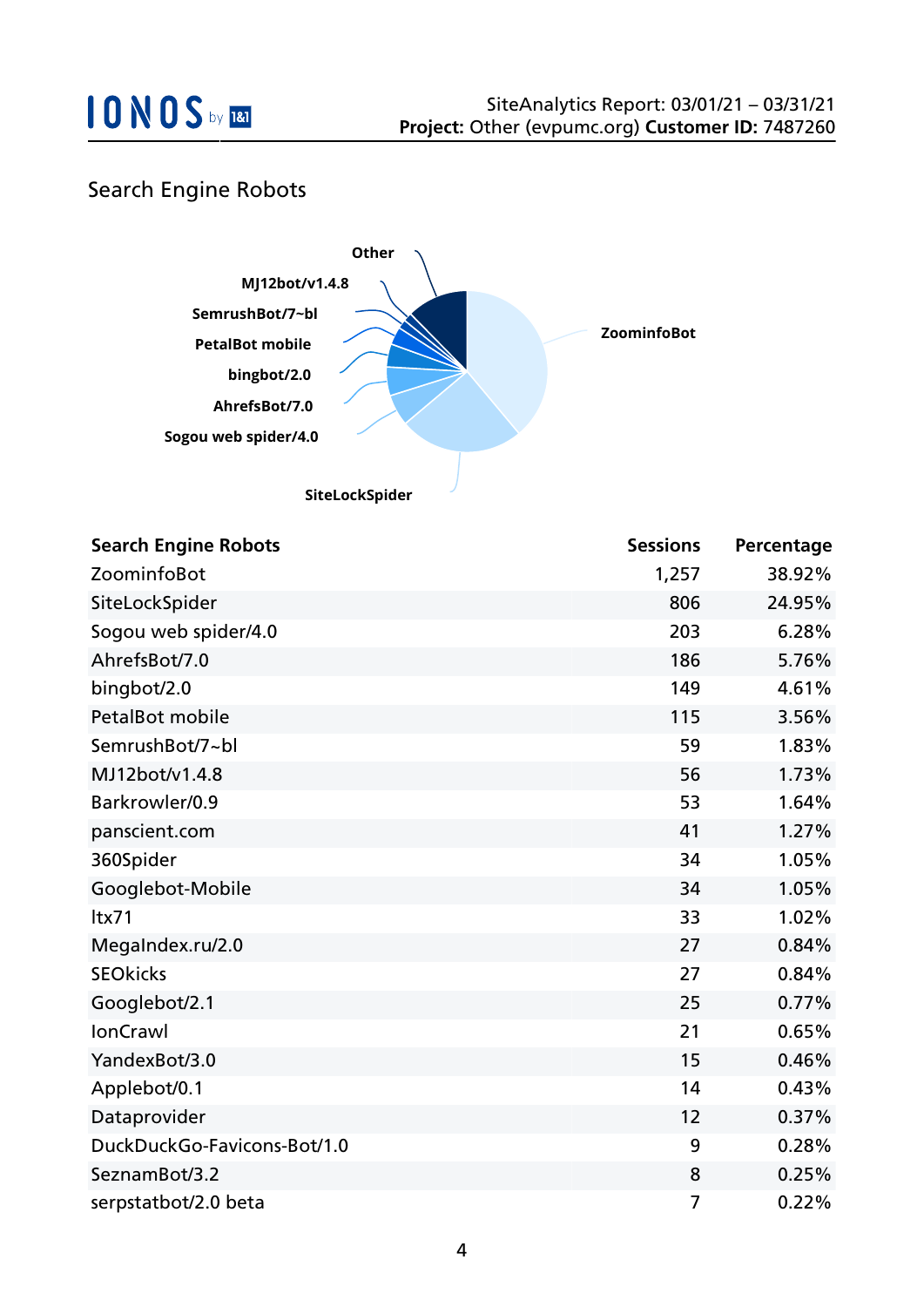| <b>Search Engine Robots</b> | <b>Sessions</b> | Percentage |
|-----------------------------|-----------------|------------|
| CCBot/2.0                   | 6               | 0.19%      |
| Mail.RU_Bot/2.0             | 5               | 0.15%      |
| WikiDo/1.1                  | 5               | 0.15%      |
| MojeekBot/0.10              | 3               | 0.09%      |
| SEOlizer/1.1                | 3               | 0.09%      |
| Baiduspider/2.0             | $\overline{2}$  | 0.06%      |
| BingPreview/1.0b            | $\overline{2}$  | 0.06%      |
| Adsbot/3.1                  | 1               | 0.03%      |
| BW/1.1                      | 1               | 0.03%      |
| Baiduspider/2.0 mobile      | 1               | 0.03%      |
| CATExplorador/1.0beta       | 1               | 0.03%      |
| DF Bot 1.0                  | 1               | 0.03%      |
| Google-Adwords-Instant      | 1               | 0.03%      |
| MTRobot/0.2                 | 1               | 0.03%      |
| Mail.RU_Bot/Favicons/2.0    | 1               | 0.03%      |
| PageThing                   | 1               | 0.03%      |
| Pandalytics/1.0             | 1               | 0.03%      |
| Yahoo! Slurp                | 1               | 0.03%      |
| fake FacebookBot            | 1               | 0.03%      |
| serpstatbot/1.0             | 1               | 0.03%      |
| <b>Total</b>                | 3,230           | 100.00%    |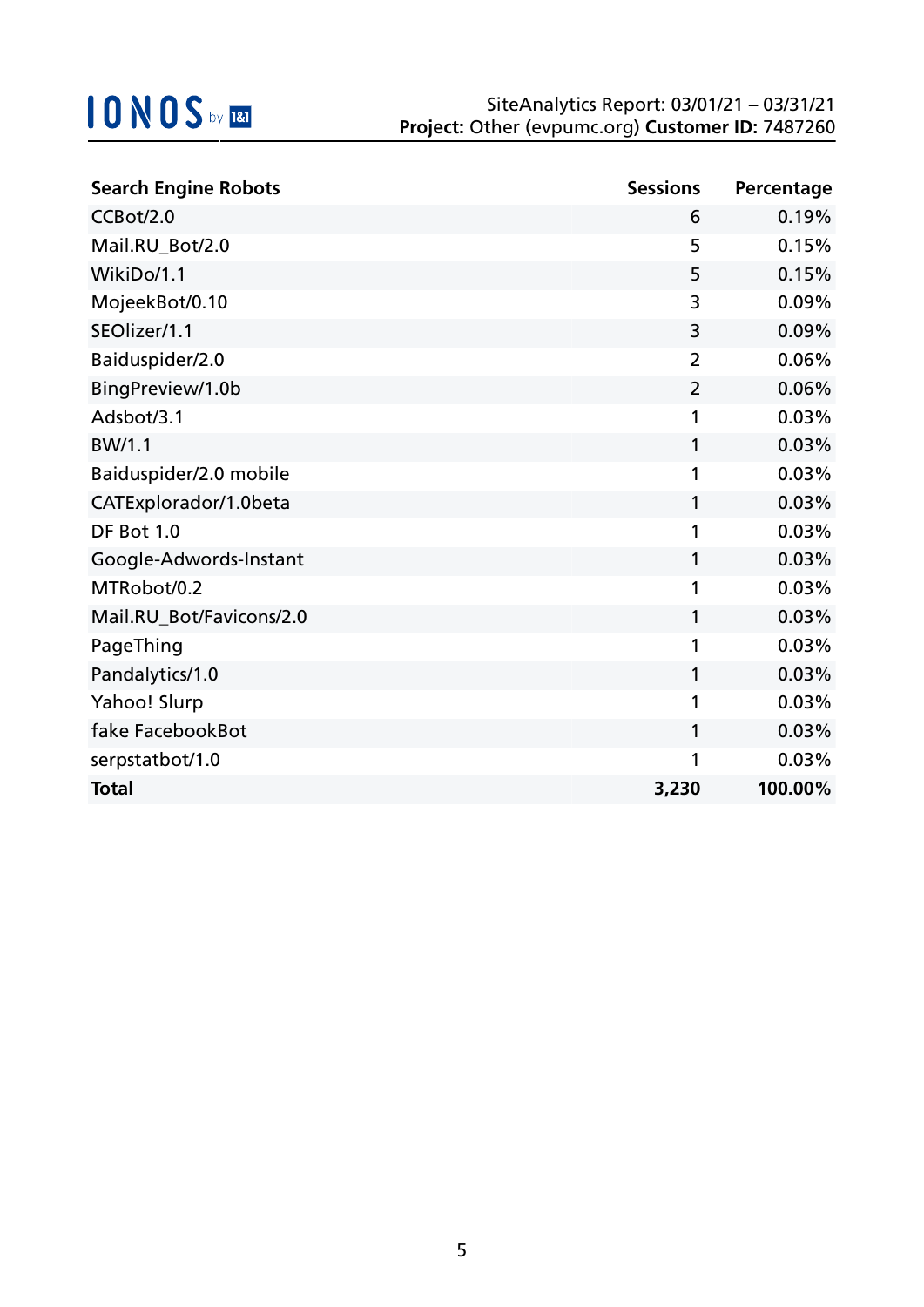

## **Page Analysis** Most Frequently Visited Pages



| <b>Pages</b>             | <b>Sessions</b> | Percentage |
|--------------------------|-----------------|------------|
| /Default.htm             | 498             | 55.27%     |
| /Elim.htm                | 50              | 5.55%      |
| <b>NideoServices.htm</b> | 29              | 3.22%      |
| /Announce.htm            | 27              | 3.00%      |
| /info.htm                | 25              | 2.77%      |
| /Offerings.htm           | 23              | 2.55%      |
| /NewsLetterIdx.htm       | 21              | 2.33%      |
| Nideo.htm                | 20              | 2.22%      |
| /Believe.htm             | 19              | 2.11%      |
| /Sermons.htm             | 19              | 2.11%      |
| /Stats.htm               | 19              | 2.11%      |
| /Calendar.htm            | 18              | 2.00%      |
| /St_Johns.htm            | 18              | 2.00%      |
| <b>Morship.htm</b>       | 18              | 2.00%      |
| /web_links.htm           | 18              | 2.00%      |
| /M-Statement.htm         | 16              | 1.78%      |
| /Elim-HISTORY.htm        | $\overline{7}$  | 0.78%      |
| /Elim_M-Statement.htm    | 6               | 0.67%      |
| /StJohns_M-Statement.htm | 6               | 0.67%      |
| /St_Johns-HISTORY.htm    | 6               | 0.67%      |
| /valley_views0813.htm    | 6               | 0.67%      |
| /valley_views1013.htm    | 6               | 0.67%      |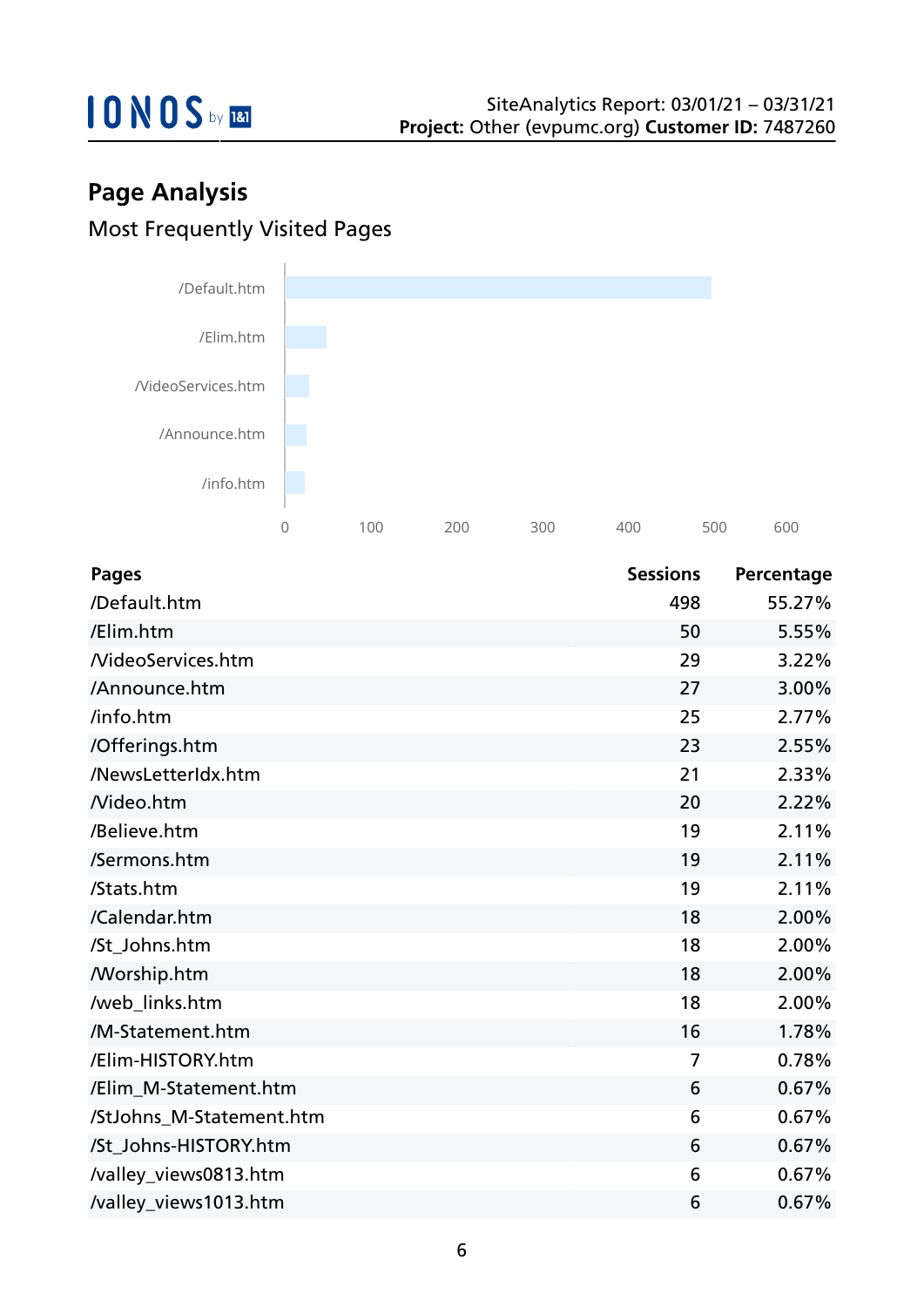| <b>Pages</b>          | <b>Sessions</b> | Percentage |
|-----------------------|-----------------|------------|
| /valley_views1113.htm | 6               | 0.67%      |
| /missions.htm         | 5               | 0.55%      |
| /valley_views0913.htm | 5               | 0.55%      |
| /CalendarOld.htm      | 4               | 0.44%      |
| /Bulletins-old.htm    | $\overline{2}$  | 0.22%      |
| /Bulletins.htm        | $\overline{2}$  | 0.22%      |
| /Ann062214.htm        | 1               | 0.11%      |
| /Announce1.htm        |                 | 0.11%      |
| <b>Total</b>          | 901             | 100.00%    |

### Keywords

No data is available for this report during the current time period.

### Referring Pages



| <b>Pages</b>            | <b>Sessions</b> |
|-------------------------|-----------------|
| https://google.com/     | 37              |
| http://google.com/url   | 31              |
| http://baidu.com/       | 12              |
| https://google.com      | 12              |
| http://flalib.org       | 5               |
| http://google.com/      | 5               |
| http://sogou.com/web    | 2               |
| https://l.facebook.com/ | 2               |
| http://zuqiut.eets.net/ | 1               |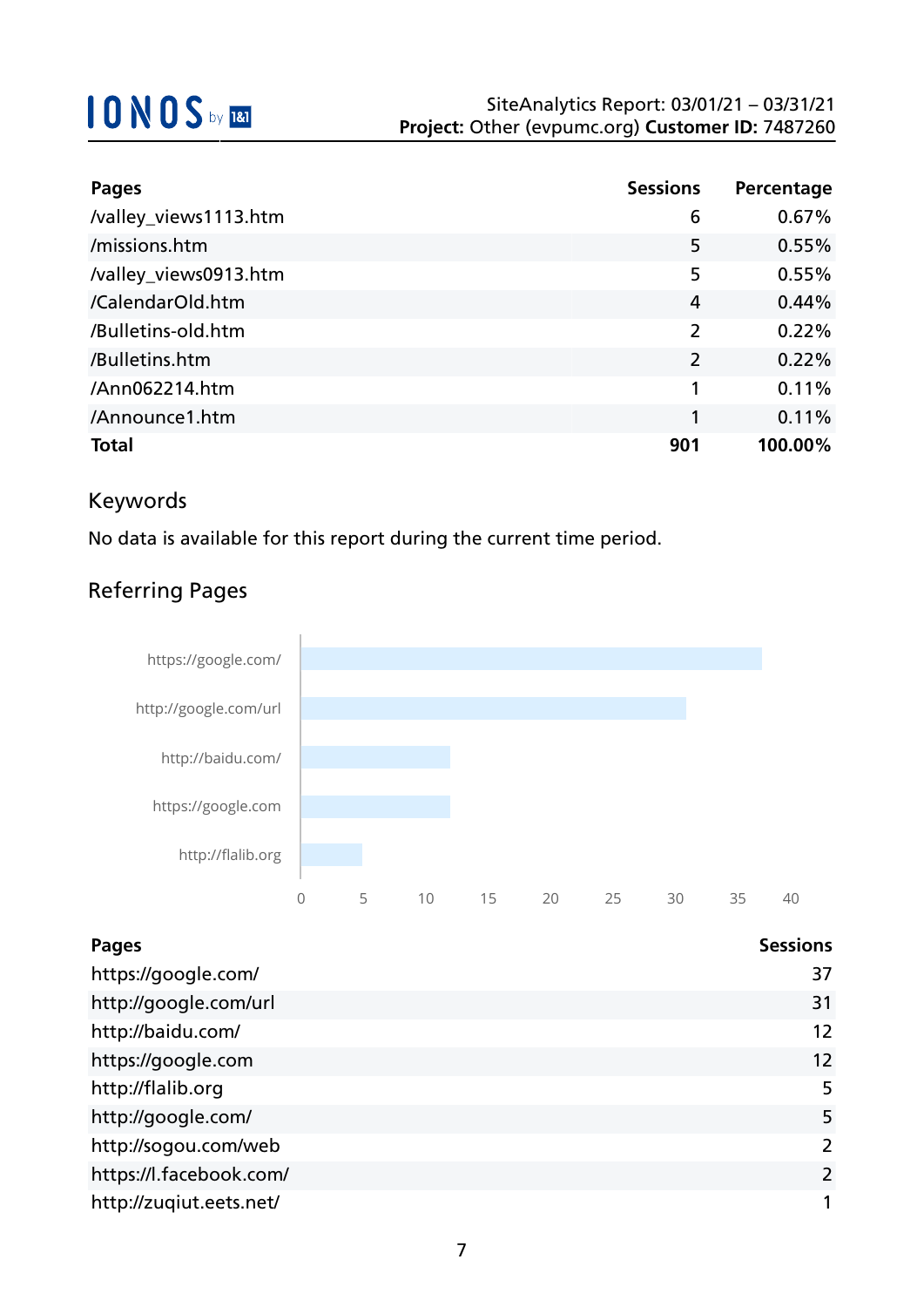

| <b>Browsers</b>               | <b>Sessions</b> | Percentage |
|-------------------------------|-----------------|------------|
| Chrome                        | 211             | 41.05%     |
| IE                            | 56              | 10.89%     |
| node-fetch                    | 50              | 9.73%      |
| Firefox                       | 45              | 8.75%      |
| Safari mobile                 | 23              | 4.47%      |
| Microsoft Edge                | 21              | 4.09%      |
| DingTalk Mobile App           | 13              | 2.53%      |
| Python-requests               | 11              | 2.14%      |
| <b>Chrome Mobile</b>          | 10              | 1.95%      |
| Go http package               | 10              | 1.95%      |
| Opera                         | 9               | 1.75%      |
| Apache-HttpClient             | $\overline{7}$  | 1.36%      |
| Android webview               | 4               | 0.78%      |
| Safari                        | 4               | 0.78%      |
| Yandex.Browser                | 3               | 0.58%      |
| <b>Chrome Headless</b>        | $\overline{2}$  | 0.39%      |
| Facebook App                  | $\overline{2}$  | 0.39%      |
| Google App                    | $\overline{2}$  | 0.39%      |
| <b>Mobile Samsung Browser</b> | $\overline{2}$  | 0.39%      |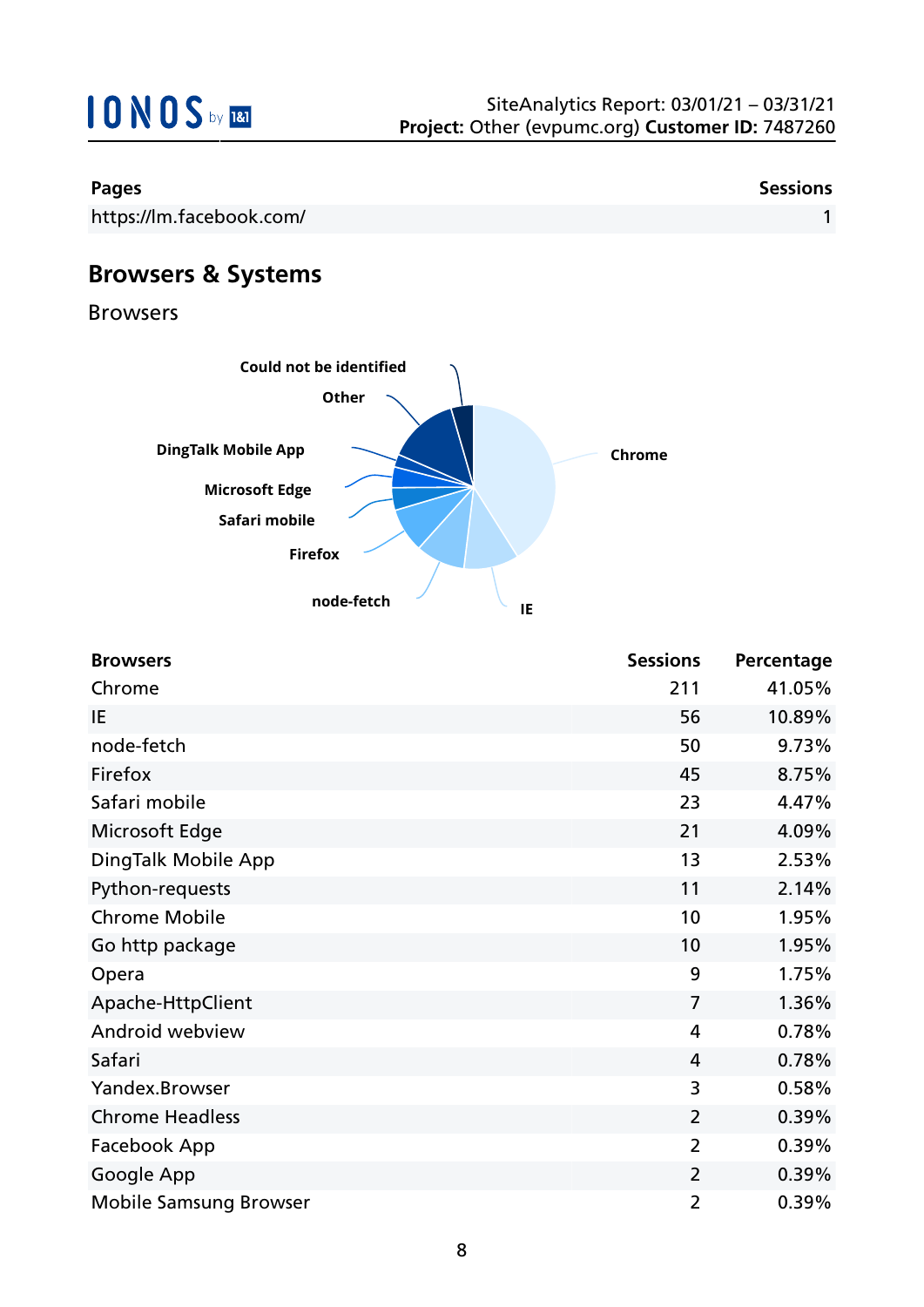| <b>Browsers</b>         | <b>Sessions</b> | Percentage |
|-------------------------|-----------------|------------|
| Android browser         |                 | 0.19%      |
| <b>Apple Mail</b>       | 1               | 0.19%      |
| Maxthon                 |                 | 0.19%      |
| Outlook 2013            | 1               | 0.19%      |
| Waterfox                |                 | 0.19%      |
| <b>CURL</b>             | 1               | 0.19%      |
| Could not be identified | 23              | 4.47%      |
| <b>Total</b>            | 514             | 100.00%    |

## Operating Systems



| <b>Sessions</b> | Percentage |
|-----------------|------------|
| 261             | 50.78%     |
| 46              | 8.95%      |
| 36              | 7.00%      |
| 33              | 6.42%      |
| 25              | 4.86%      |
| 11              | 2.14%      |
| 7               | 1.36%      |
| 95              | 18.48%     |
| 514             | 100.00%    |
|                 |            |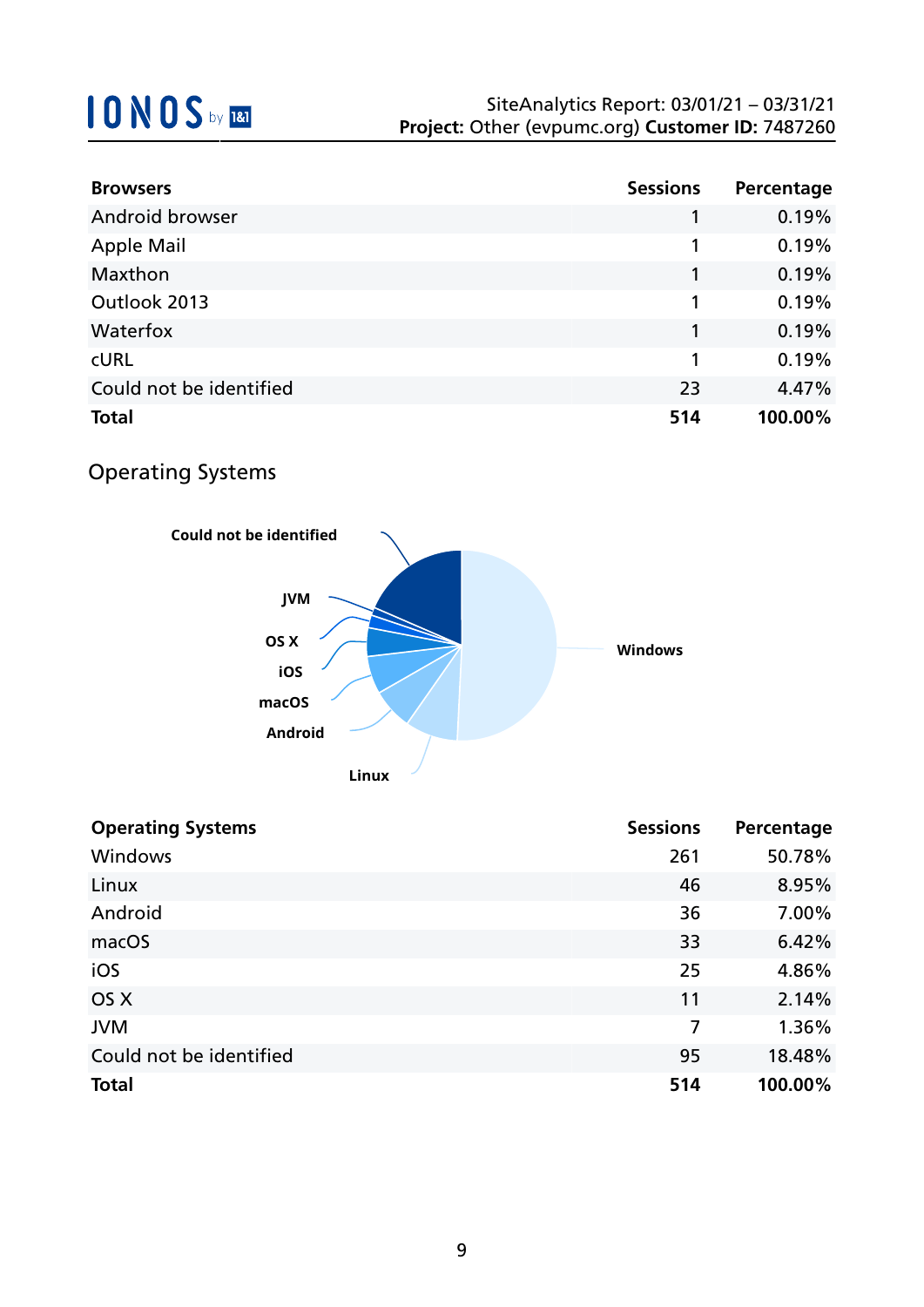

## **Visitor Locations**

| Countries             |                 |            |
|-----------------------|-----------------|------------|
| <b>Countries</b>      | <b>Sessions</b> | Percentage |
| <b>United States</b>  | 204             | 39.69%     |
| Russia                | 84              | 16.34%     |
| France                | 57              | 11.09%     |
| China                 | 47              | 9.14%      |
| Germany               | 23              | 4.47%      |
| Romania               | 22              | 4.28%      |
| Canada                | 16              | 3.11%      |
| Sweden                | 10              | 1.95%      |
| <b>Belgium</b>        | 7               | 1.36%      |
| India                 | 4               | 0.78%      |
| <b>Netherlands</b>    | 4               | 0.78%      |
| Ukraine               | 4               | 0.78%      |
| Bangladesh            | 3               | 0.58%      |
| Indonesia             | 3               | 0.58%      |
| Singapore             | 3               | 0.58%      |
| Finland               | $\overline{2}$  | 0.39%      |
| Poland                | $\overline{2}$  | 0.39%      |
| Australia             | 1               | 0.19%      |
| Azerbaijan            | 1               | 0.19%      |
| Cameroon              | 1               | 0.19%      |
| <b>United Kingdom</b> | 1               | 0.19%      |
| Hong Kong SAR China   | 1               | 0.19%      |
| Honduras              |                 | 0.19%      |
| Hungary               | 1               | 0.19%      |
| Iran                  | 1               | 0.19%      |
| Japan                 | 1               | 0.19%      |
| Cambodia              | 1               | 0.19%      |
| Moldova               | 1               | 0.19%      |
| Nigeria               | 1               | 0.19%      |
| Thailand              | 1               | 0.19%      |
| Turkey                | 1               | 0.19%      |
| Taiwan                | 1               | 0.19%      |
| Tanzania              | 1               | 0.19%      |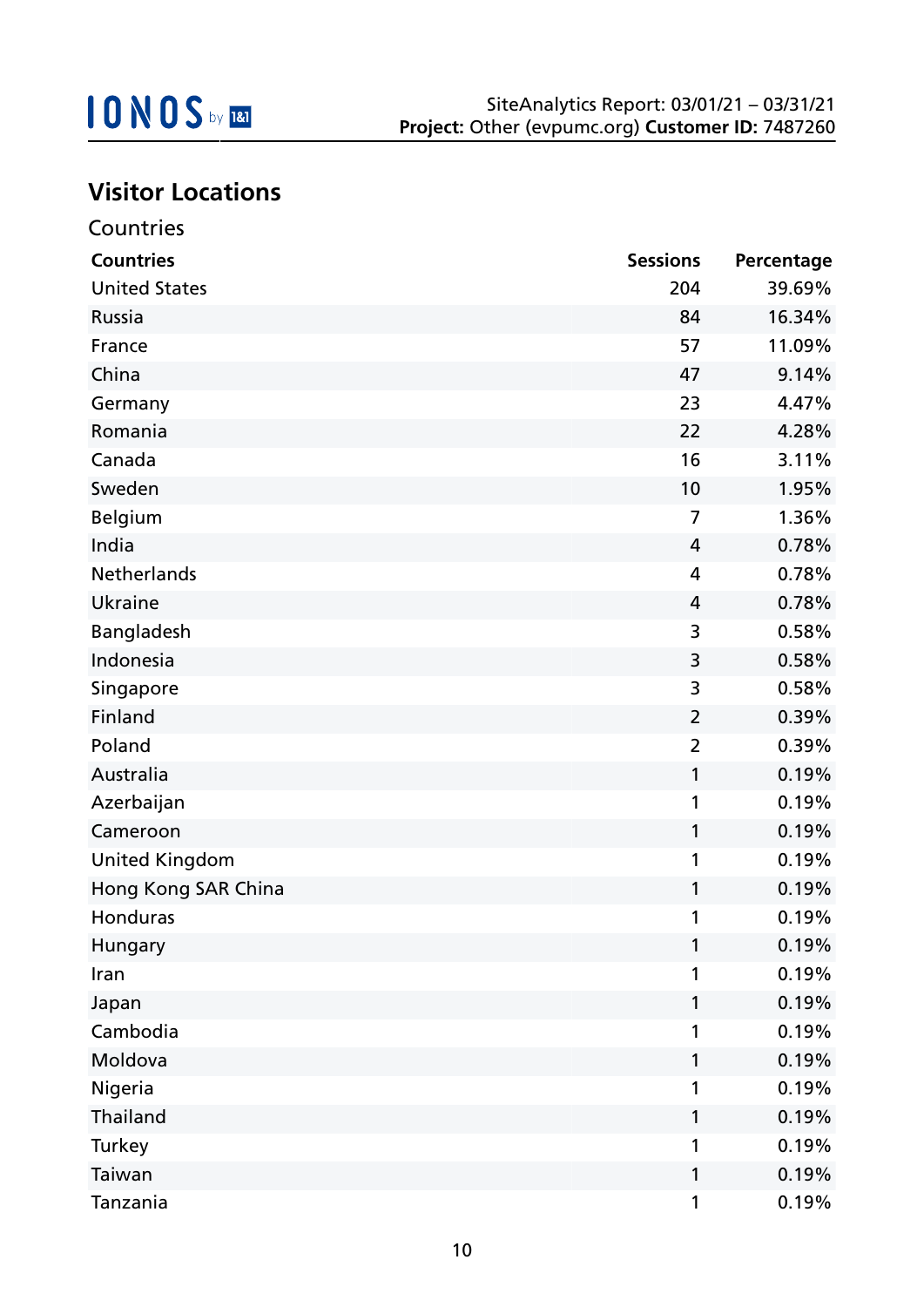| <b>Countries</b>        | <b>Sessions</b> | Percentage |
|-------------------------|-----------------|------------|
| Zambia                  |                 | $0.19\%$   |
| Could not be identified |                 | $0.39\%$   |
| <b>Total</b>            | 514             | 100.00%    |

### **Continents**

| <b>Continents</b>    | <b>Sessions</b> | Percentage |
|----------------------|-----------------|------------|
| <b>North America</b> | 221             | 43.00%     |
| Europe               | 220             | 42.80%     |
| Asia                 | 68              | 13.23%     |
| Africa               | 4               | 0.78%      |
| Oceania              |                 | 0.19%      |
| <b>Total</b>         | 514             | 100.00%    |

## **Information about the evaluations**

### Visitors

This evaluation shows how many visitors accessed your website. Visitors are uniquely identified on the basis of the IP address and the browser ID. If a visitor goes to your website more than once a day, only one visitor is counted.

#### Sessions

This evaluation shows the number of sessions. A session starts when a visitor accesses your website and ends when he or she leaves it. A session ends automatically after 30 minutes without activity. If a visitor goes to your website more than once a day, multiple sessions are counted.

### Search Engine Robots

This evaluation shows which search engine robots have accessed the pages of your website. Search engine robots automatically search the content of websites in order to keep search engine entries up to date.

### Most Frequently Visited Pages

This evaluation shows which pages of your website were visited most often.

#### Keywords

This evaluations shows the keywords with which your website was most commonly found in search engines.